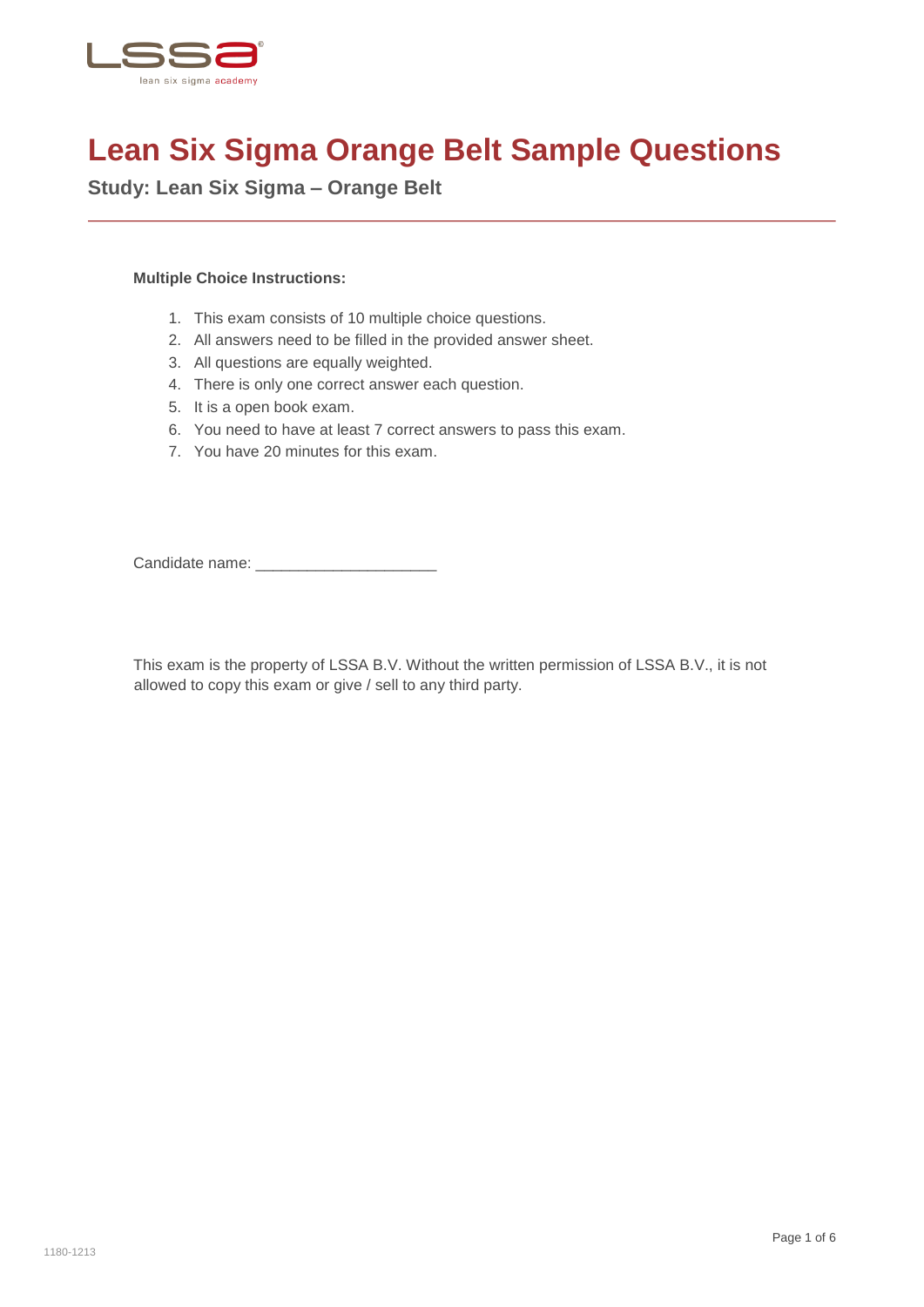

- **1** What measure is used to evaluate the utilization of a manufacturing operation in terms of availability, performance and quality?
	- **a.** Takt Time
	- **b.** Overall Equipment Effectiveness
	- **c.** Cycle Time
	- **d.** Process Capability Analysis
- **2** Quality control issued a 'non-conformance' due to an incorrect bolt pattern (34 holes drilled instead of 36). The causes were a combination of engineering oversight and a lack of quality checking by the machinist.

What should be documented in the problem statement when attempting to resolve this issue?

- **a.** A procedure to ensure that 36 holes are drilled every time according to the design
- **b.** The problem would not occur if a template was used to ensure all holes are drilled
- **c.** An issue in the quality control procedure needs to be addressed on the shop floor
- **d.** The error occurred during the last part of the shift when the operator was rushing
- **3** Which of the following represents a good measurement system?
	- 1. Process being measured is stable
	- 2. Measuring instrument is regularly calibrated
	- 3. Minimal variation caused by different people measuring
	- 4. Measurement procedure is clear and used
	- **a.** 1, 2, 3
	- **b.** 1, 2, 4
	- **c.** 1, 3, 4
	- **d.** 2, 3, 4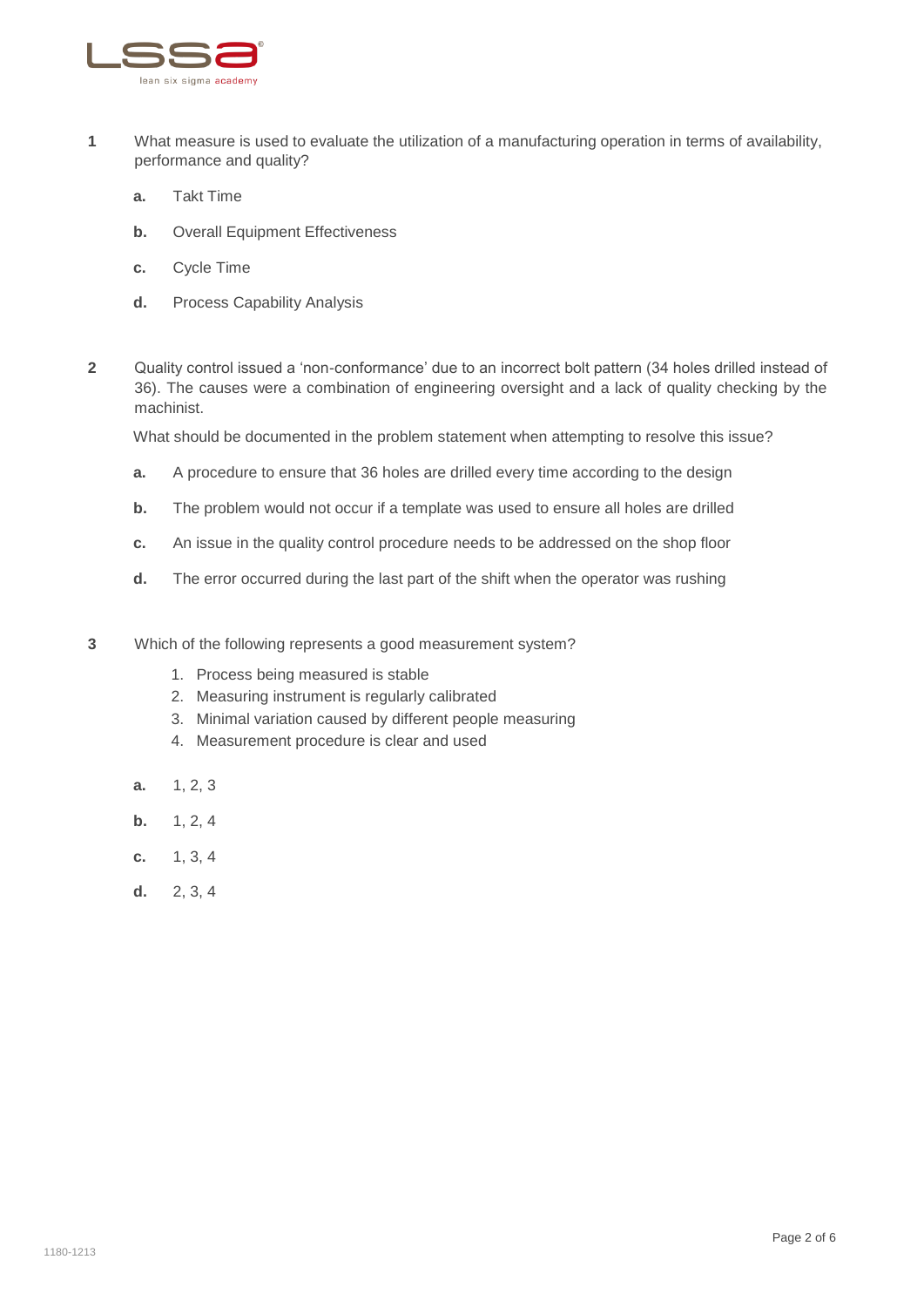

**4** Regression Analysis is carried out on the sales of a product in relation to temperature.



Which observations can be determined about the relationship between these two factors?

- **a.** There is no direct linear correlation between sales and temperature
- **b.** An increase in temperature has a strong positive correlation to an increase in sales
- **c.** An increase in temperature causes only a decrease in sales
- **d.** There is both a high positive correlation and low negative correlation between the factors
- **5** Which describes a 'systematic' approach to collecting a representative sample of population data?
	- **a.** Take all of the objects in a population
	- **b.** Arrange objects in a list and then select every fifth entry after a random start
	- **c.** Sort into categories then take two random objects from each group
	- **d.** Assume all objects are equal and select a random sample
- **6** If a process has a Capability Index of Cp = 1 for a specific parameter, what percentage of units produced fit within the tolerance range?
	- **a.** 100%
	- **b.** 95.45%.
	- **c.** 98.76%
	- **d.** 99.73%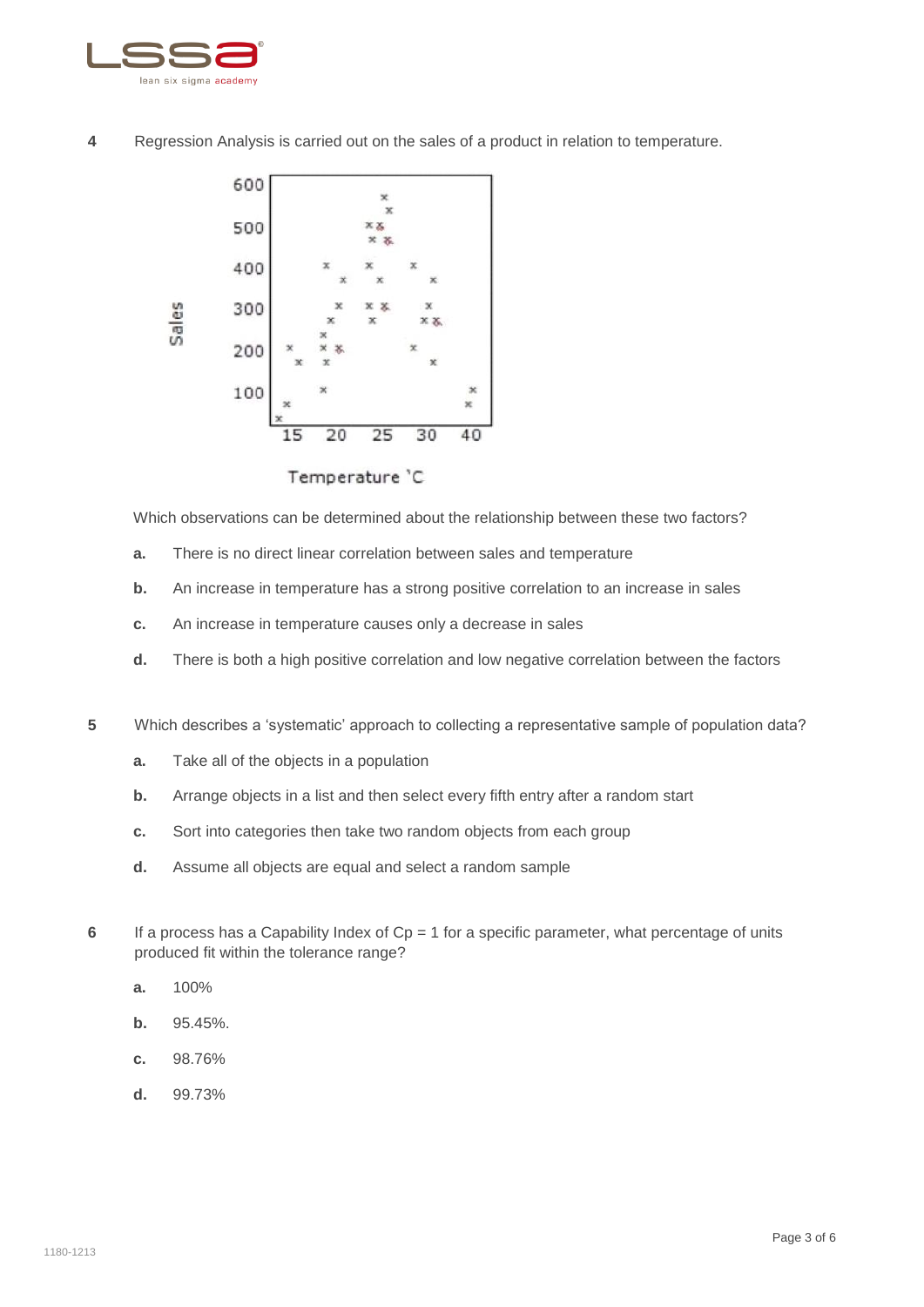



**7**

The weights of 100 units have the above normal distribution. How many standard deviations is 1.85 away from the mean?

- **a.** -1
- **b.** 0
- **c.** 1
- **d.** 3

**8** Which objective does **NOT** relate to bringing a process into a state of statistical control?

- **a.** Establish a tolerance for common cause variations
- **b.** Understand the acceptable level of special cause variations
- **c.** Regulate performance so that capability can be assessed
- **d.** Engineer the best performance of the process itself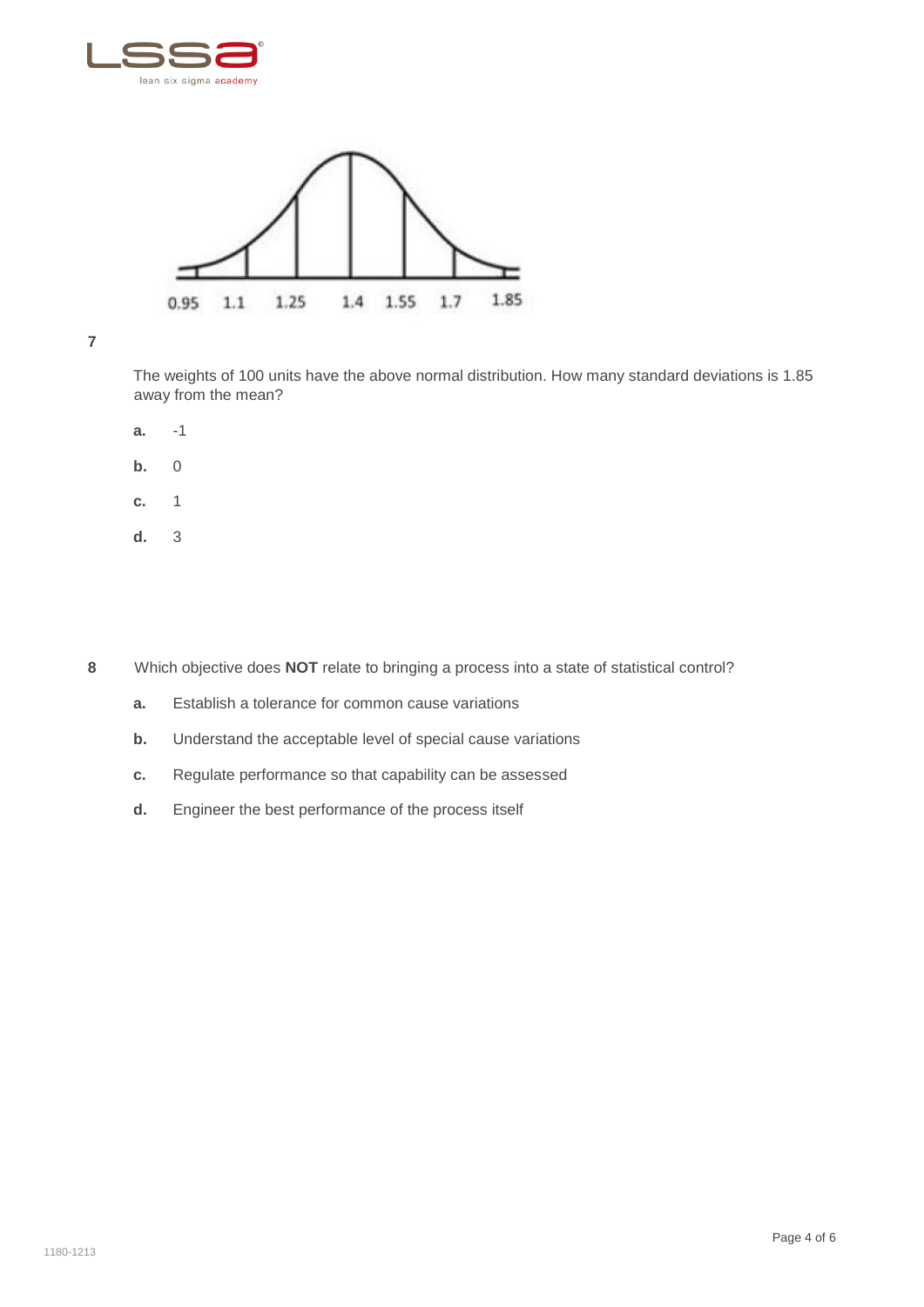

**9** Which conclusion can be determined about the amount of sleep needed per day by age?



- **a.** Seven year olds need 20 hours
- **b.** Twelve year olds need 12 hours
- **c.** Younger people need less sleep
- **d.** Older people need less sleep
- **10** Which of the following are Six Sigma metrics?
	- 1. Precision to tolerance ratio
	- 2. Rolled Throughput Yield
	- 3. Proportion of defective products
	- 4. Process Capability index
	- **a.** 1, 2, 3
	- **b.** 1, 2, 4
	- **c.** 1, 3, 4
	- **d.** 2, 3, 4

Thank you for taking this exam.